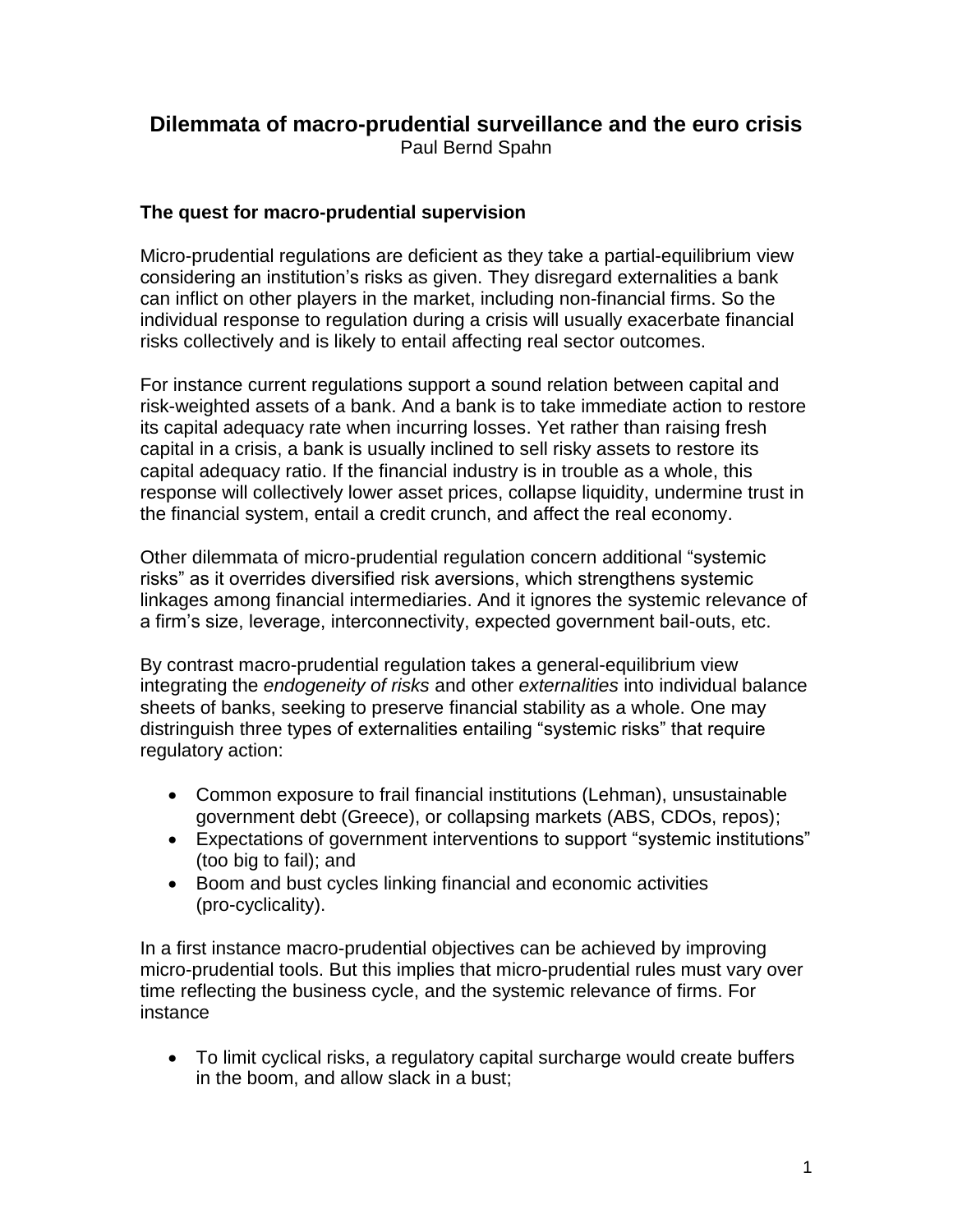To limit systemic risks, a regulatory capital surcharge would rise with a firm's systemic risk contribution.

So a uniform capital adequacy ratio is inefficient from a micro-financial point of view, and distortive from a macro-financial perspective.

One can classify the topics surrounding macro-prudential supervision according to

- 1. Correcting distorting micro-prudential rules;
- 2. Considering the special role of "systemic institutions" and agency problems (e.g. central counterparts or CCPs);
- 3. Counteracting cyclical developments;
- 4. Respecting global aspects, the international harmoni-zation of regulatory principles, coordination of regulatory actions, and the cross- border sharing of information; and
- 5. Examining the interactions between regulatory provisions and monetary and fiscal policy (re-)actions (e.g. bail-outs).

Global aspects as under point 4 are not dealt with in this note because they deserve separate treatment.

#### **Correcting micro-prudential rules**

The macro-prudential approach seeks to internalize potential social costs resulting from a collective shrinkage of bank balance sheets. These costs may result from fire sales, leading to a sharp drop in asset prices hence the destruction of "wealth", and credit crunch, entailing lower real investments, output and employment. This raises the question: Why do banks adjust their assets in crises rather than raising fresh capital to meet capital adequacy?

The answer is briskness in adjusting, reluctance to curtail the distribution of earnings, and high leverage exposure, which makes new capital expensive.

Basel III sponsors rapid re-capitalization by emphasizing quality aspects of capital, introducing a backward-oriented stressed value-at-risk (VaR) capital requirement based on a past 12-month period, promoting stronger forwardlooking provisioning practices. Moreover it "promotes the conservation of capital and the build-up of adequate buffers above the minimum".

Of course re-capitalization could also be achieved by propping up contingent capital such as "reverse convertibles" (debt security that converts into equity) or require banks to buy catastrophe insurance. In both instances intermediaries pay in advance for the potential cost of recapitalization, and the price of contingent capital or insurance increases with an institution's perceived contribution to systemic risk.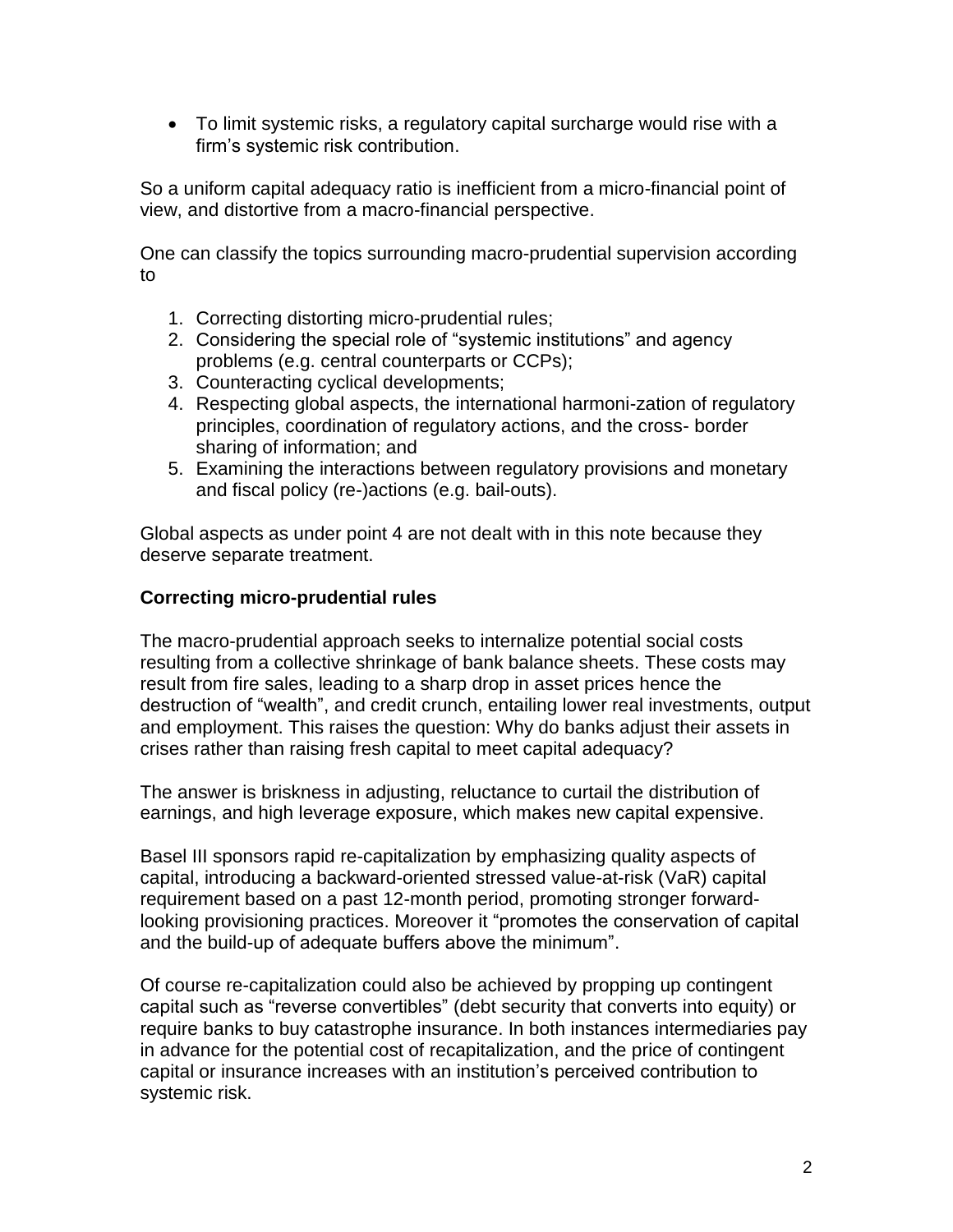For the first time Basel III introduces provisions constraining leverage to mitigate the risk of a destabilizing de-leveraging; and internationally harmonized global liquidity standards to create a level-playing field for increasing short-term resilience liquidity risk profiles and strengthening resilience over a longer time horizon.

### **"Systemic institutions"**

"Systemic institutions" are characterized by large contributions to collective risks (externalities). The US Dodd-Frank Act designates banks with \$50 billion or more in assets automatically as systemically important, which creates negative threshold incentives. But the concentration on banks is insufficient. Dodd-Frank requires that nonbank financial companies, financial market utilities and payment, clearing, and settlement services would be explicitly designated "systemic", which is intransparent and will produce lobbying.

Preferable is to apply similar capital standards for a given type of asset irrespective of who holds it. For instance a non-discriminatory regulation could be the application of uniform minimum margin requirements for ABS. This could counter the migration of highly leveraged financial instruments toward the shadow-banking system and reduce, for ABS in shadow-banks, externalities of potential market pressures through forced-selling.

The Basel Committee and the Financial Stability Board (FSB) are developing an integrated approach to systemic financial institutions that include a blend of capital surcharges, contingent capital and bail-in debt and are requesting higher capital requirements for trading and derivative activities, complex securitizations and off-balance sheet exposures as well as for inter-financial sector exposures.

In particular Basel III promotes the establishment of strong standards for financial market infrastructures, and lowers risk weights for collateral and mark-to-market exposures to CCPs that meet high standards, providing an incentive to move OTC trading to such CCPs. They also require banks to perform their own assessments of externally rated securities to alleviate exposure to rating agencies.

# **Countercyclical provisions**

An instinctive response to the dilemma of balance sheet shrinkage is a regime of time-varying capital requirements, with higher ratios of capital to assets in good times than in bad times. It maximizes a welfare function that weights the microprudential objective of protecting the deposit insurance fund and taxpayers; and the macro-prudential objective of maintaining credit creation during recessions.

Time-varying capital ratios could, for instance, be linked to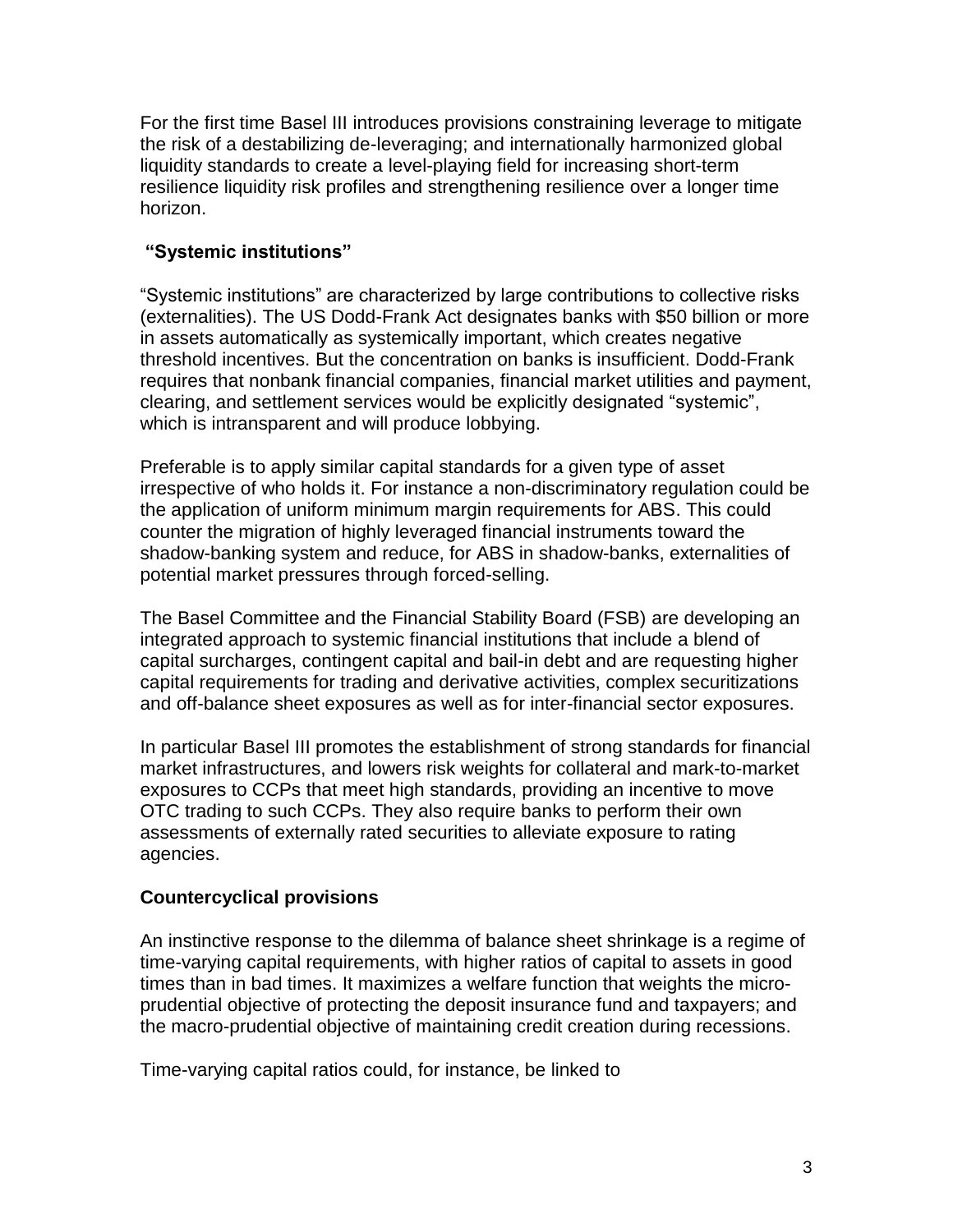- Asset prices;
- Credit expansion and leverage; or
- A rate consistent with an inflation target.

Liquidity buffers can be built by considering factors reflecting maturity mismatches. On liquidity the G-20 leaders have agreed to "implement fully the Basel III new standards for banks within the agreed timelines while taking due account of the agreed observation periods and review clauses in respect of the liquidity standards." (Paris Meeting on 18-19 February 2011).

Cyclicality is however not only of regulatory concern. For instance fair value and mark-to-market accounting have contributed to procyclical developments during the sub-prime crisis. The same is true for Rating Agencies as well as monetary and fiscal policy actions, which have contributed to creating perverse incentives. The Euro crisis provides some typical problems of this kind.

#### **Interactions: the Euro crisis**

The sovereign debt crisis has raised the specter of some important European countries failing on their debts. One may consider this crisis from the perspective of the CDS market: A claim on a sovereign CDS depends on a "credit event" (failure to pay) – an all-or-nothing incident. It would trigger a full write-off of the underlying asset.

Provisioning against such risk is difficult. Regulation would force financial firms to replenish capital, which instigates political pressure to avert the "event". This explains the reluctance of creditors and politicians to accept "debt restructuring". By succumbing to this pressure politicians become political "hostages" of regulatory constraints.

But the bailing-out of sovereign debtors creates yet another problem: "moral hazard". It could also trigger a "band wagon" effect whereby other frail sovereign debtors expect similar bailouts and hence eschew the costs of structural adjustments. Moreover European rescue actions are often – improperly – motivated as shielding the common currency.

Basel III's promotion of stronger forward-looking provisioning practices attempts to contain such risks. Moreover the use of "reverse convertibles" through collective action clauses (CAC) may mitigate the problem in the future, albeit pointless at present.

An immediate solution could be a debt restructuring on a *voluntary basis* using a "Brady Bond" model. Voluntary action would avoid the "credit event" and the guaranteed bonds would allow creditors to reduce their exposure to debtor countries, albeit at a discount, according to their individual requisites. This is how the Latin American crisis of the 1980s was finally overcome.